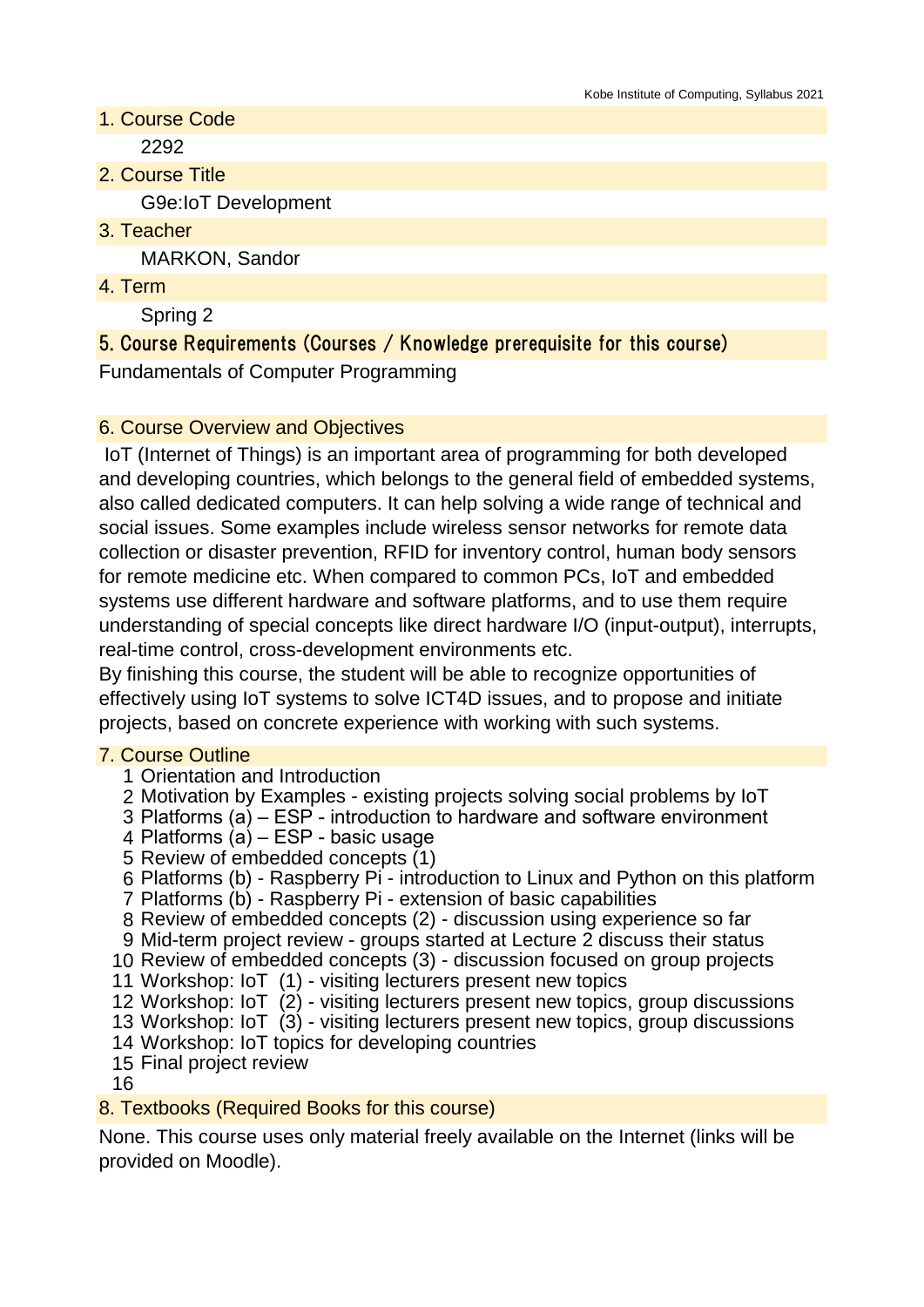### 9. Reference Books (optional books for further study)

### None

### 10. Course Goals (Attainment Targets)

- (1) Become able to recognize suitable application areas and make proper choices for embedded systems.
- (2) Become able to design for reliability, maintainability, safety, and security in developing embedded systems.
- (3) Can develop for an embedded platform and use its development environment.
- (4) Can develop programs with embedded concepts like hardware control,
- (5) Find and solve a development problem using embedded systems.
- (6)
- (7)
- (8)

11. Correspondence relationship between Educational goals and Course goals

|                               | Educational goals of the school              |                            |        |
|-------------------------------|----------------------------------------------|----------------------------|--------|
|                               | <b>Course Goals</b>                          |                            |        |
| High level ICT                | <b>Basic academic skills</b>                 |                            |        |
| skills                        | Specialized knowledge and literacy           | ΄5                         |        |
| Human skill<br>(Tankyu skill) | Ability to continually improve own strengths |                            |        |
|                               | Ability to discover and Problem setting      |                            | (5)    |
|                               | resolve the problem                          | <b>Hypothesis planning</b> | (5)    |
|                               |                                              | <b>Hypothesis testing</b>  | 5      |
|                               | in society                                   | <b>Practice</b>            | (3)(5) |
|                               | Fundamental                                  | Ability to step forward    | Έ5     |
|                               | Competencies for                             | Ability to think through   | ΄5     |
|                               | <b>Working Persons</b>                       | Ability to work in a team  | (5)    |
| <b>Professional ethics</b>    |                                              |                            |        |

### 12 **Evaluation**

| Goals                   | Evaluation method & point allocation |             |         |    |                                  |       |
|-------------------------|--------------------------------------|-------------|---------|----|----------------------------------|-------|
|                         | examination                          | <b>Quiz</b> | Reports |    | <b>Presentation Deliverables</b> | Other |
| 1                       |                                      |             |         |    |                                  |       |
| $\overline{2}$          |                                      |             |         |    | e.                               |       |
| $\overline{3}$          |                                      |             |         |    |                                  |       |
| $\bf 4$                 |                                      |             |         |    |                                  |       |
| $\overline{5}$          |                                      |             |         | ◠  | ◠                                |       |
| 6                       |                                      |             |         |    |                                  |       |
|                         |                                      |             |         |    |                                  |       |
| (8)                     |                                      |             |         |    |                                  |       |
| Allocation              |                                      |             | 30      | 30 | 40                               |       |
| 13. Evaluation Criteria |                                      |             |         |    |                                  |       |
| Examination             |                                      |             |         |    |                                  |       |
|                         | N.A.                                 |             |         |    |                                  |       |
|                         |                                      |             |         |    |                                  |       |
|                         |                                      |             |         |    |                                  |       |
| Quiz                    |                                      |             |         |    |                                  |       |
|                         | N.A.                                 |             |         |    |                                  |       |
|                         |                                      |             |         |    |                                  |       |
|                         |                                      |             |         |    |                                  |       |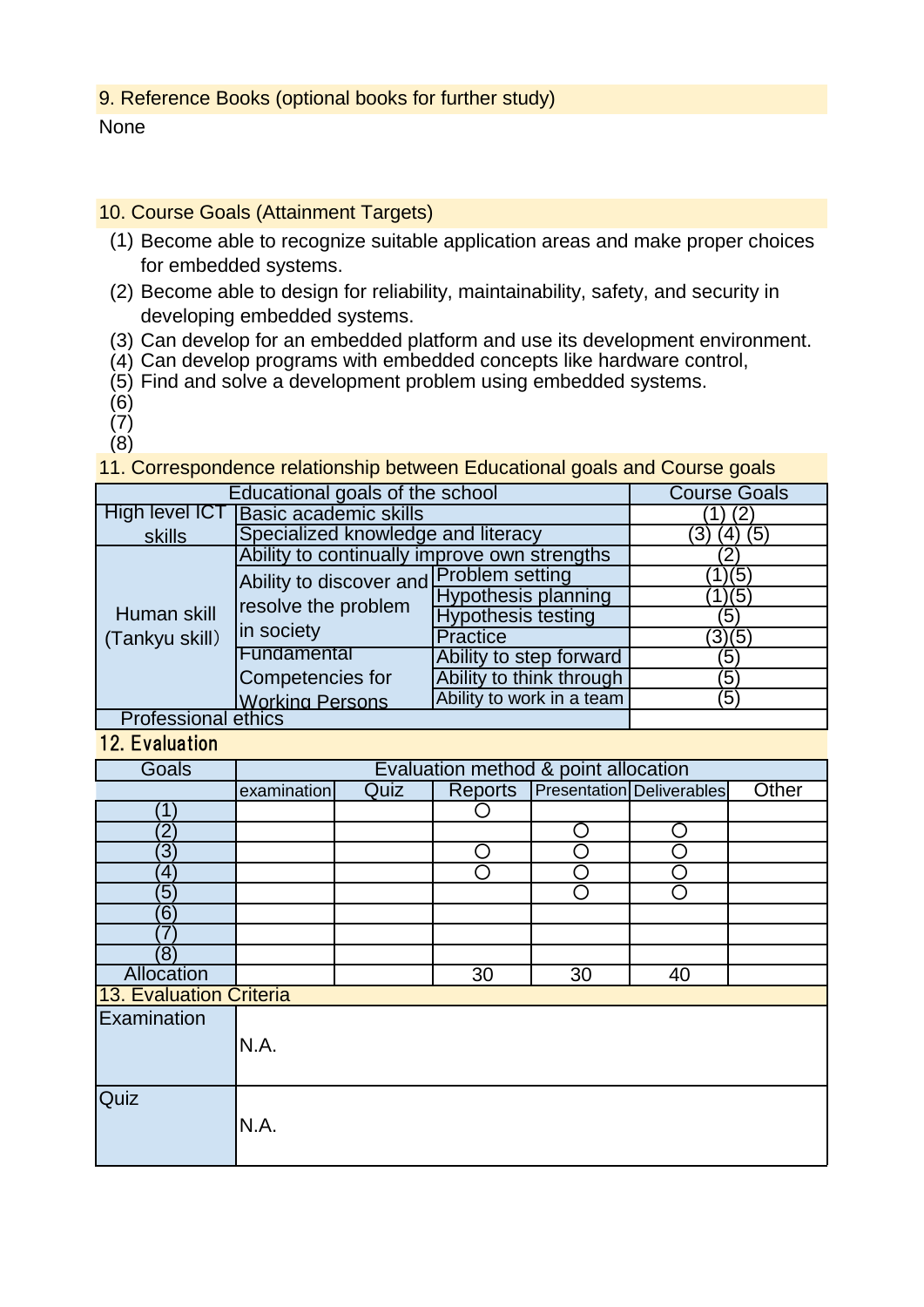| <b>Reports</b>                                                   |                                                                                                                         | Understanding of basic concepts and efforts at original ideas<br>should be clear.                                                                                                                                                          |  |  |  |  |
|------------------------------------------------------------------|-------------------------------------------------------------------------------------------------------------------------|--------------------------------------------------------------------------------------------------------------------------------------------------------------------------------------------------------------------------------------------|--|--|--|--|
|                                                                  | Presentation                                                                                                            | Must include: problem statement and expected benefit to society;<br>background; proposed solution; method; tests; validation; remaining<br>problems; future possibilities.<br>Participation of each group member should be stated clearly. |  |  |  |  |
|                                                                  | <b>Deliverables</b>                                                                                                     | Actual operation should be demonstrated on devices (video can be<br>used).                                                                                                                                                                 |  |  |  |  |
| <b>Other</b>                                                     |                                                                                                                         |                                                                                                                                                                                                                                            |  |  |  |  |
| 14. Active Learning                                              |                                                                                                                         |                                                                                                                                                                                                                                            |  |  |  |  |
| Hourly percentage of active learning within the whole class time |                                                                                                                         |                                                                                                                                                                                                                                            |  |  |  |  |
|                                                                  | All the time<br>Active learning such as problem solving assignment using the<br>knowledge and skills acquired in class. |                                                                                                                                                                                                                                            |  |  |  |  |
|                                                                  | All the time<br>2 Active learning such as group works and discussions.                                                  |                                                                                                                                                                                                                                            |  |  |  |  |
|                                                                  | 3 Outcome presentations and feedbacks.                                                                                  |                                                                                                                                                                                                                                            |  |  |  |  |
|                                                                  | Not at all<br>4 Students actively make decisions on how the class should be<br>conducted.                               |                                                                                                                                                                                                                                            |  |  |  |  |

# 15. Notes

Students not comfortable with basic electric circuit concepts (currents and voltages, Ohm's law etc.) are advised to take part in voluntary lab sessions before taking the course.

## 16. Course plan

(Notice) This plan is tentative and might be changed at the time of delivery

Lesson 1: Orientation and Introduction

(lecture and demonstration, 90min)

Review through examples the basic concepts of IoT and other embedded systems, from TV remote controls and rice cookers to airplane controls and power plants; the reasons for using them, principles, problems, evolution, and current status. Explain the course plan: discussions, practice, work group forming, projects, evaluation, and further studies. Students are shown some of the devices used in the course.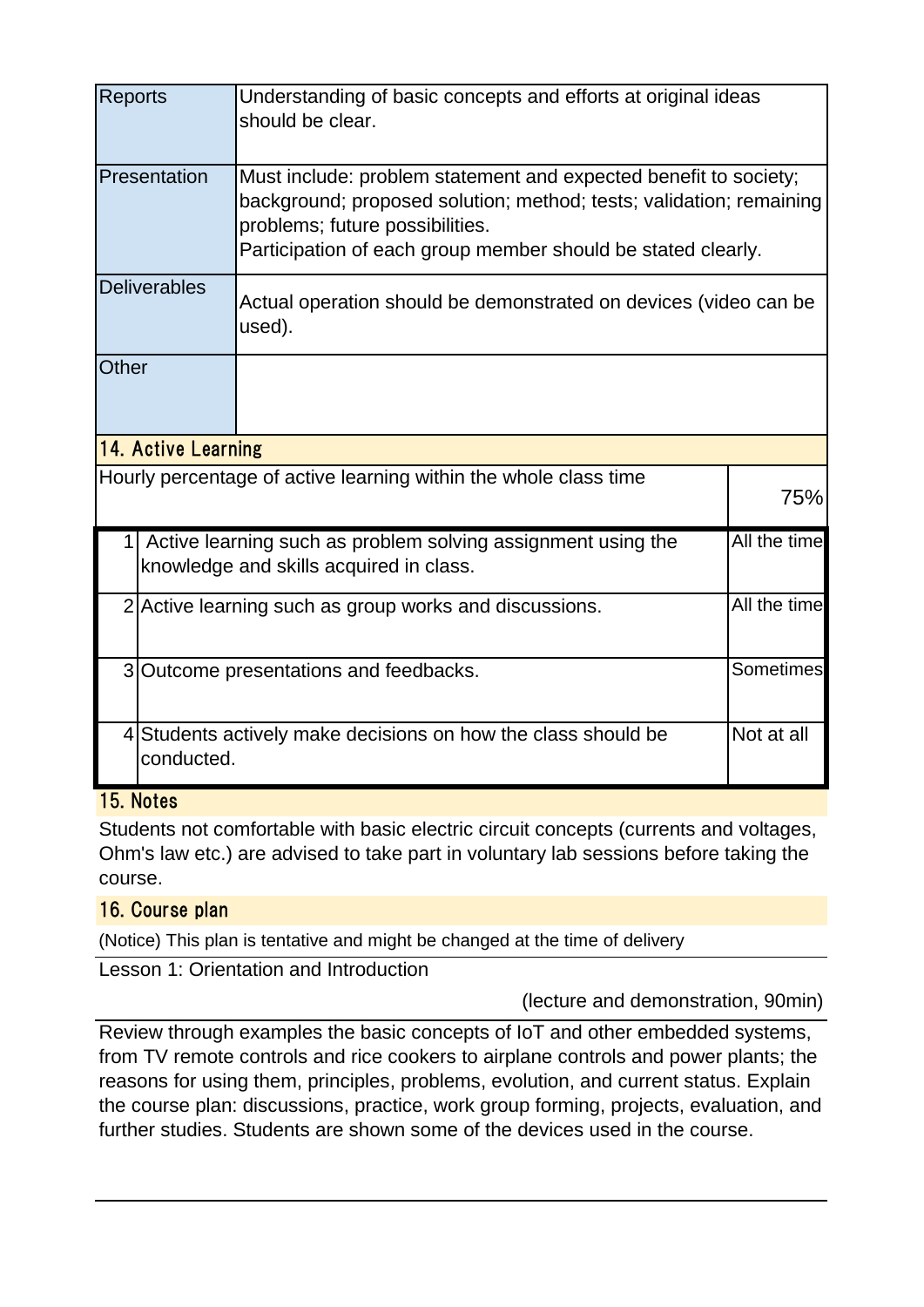#### Lesson 2: Motivation by Examples

(lecture and group discussion, 90min)

Introduce examples of IoT and embedded systems in products and services through case studies. Student groups are formed, and based on understanding some typical applications, discuss other uses in fields familiar to them, listing up possible project topics, analyzing their merits and difficulties, their novelty, feasibility, profitability and sustainability.

Student groups start their discussions on their project topic.

Lesson 3: Platforms (a) – ESP

(practice, presentations, 90min)

Students learn to develop a simple application using the open source / open hardware ESP32/ESP8266 platform as an example of working with a simple standalone embedded environment. Groups receive sets of ESP boards, sensor and actuator devices, and after installing the development environment on their PCs, design, program, and test a simple embedded application according to the provided requirement specifications.

Student groups present their project proposals with Tankyu charts and overall plans.

Lesson 4: Platforms (a) - ESP (continued, 90min)

Student groups review the possibilities available with the provided hardware and software tools, and compete to design the most surprising IoT application with their resources on ESP.

Lesson 5: Review of embedded concepts (1)

(lecture and group discussion, 90min)

Starting from their experience with the ESP board, student groups discuss basic embedded system concepts, reviewing and analyzing the handling of I/O devices, timings, process flow etc. Motivation is given for searching for more advanced capabilities like interrupts, multi-threading, guaranteed real-time response etc.

Lesson 6: Platforms (b) - Raspberry Pi (practice, 90min)

Student groups receive Raspberry Pi boards and install Linux on them. By connecting them to the network, they learn how to use such a self-development environment on a small embedded platform. Students also discuss common features and differences between the Raspberry Pi and the ESP environment, and try to find out advantages and limitations through reading the documentation and performing experiments.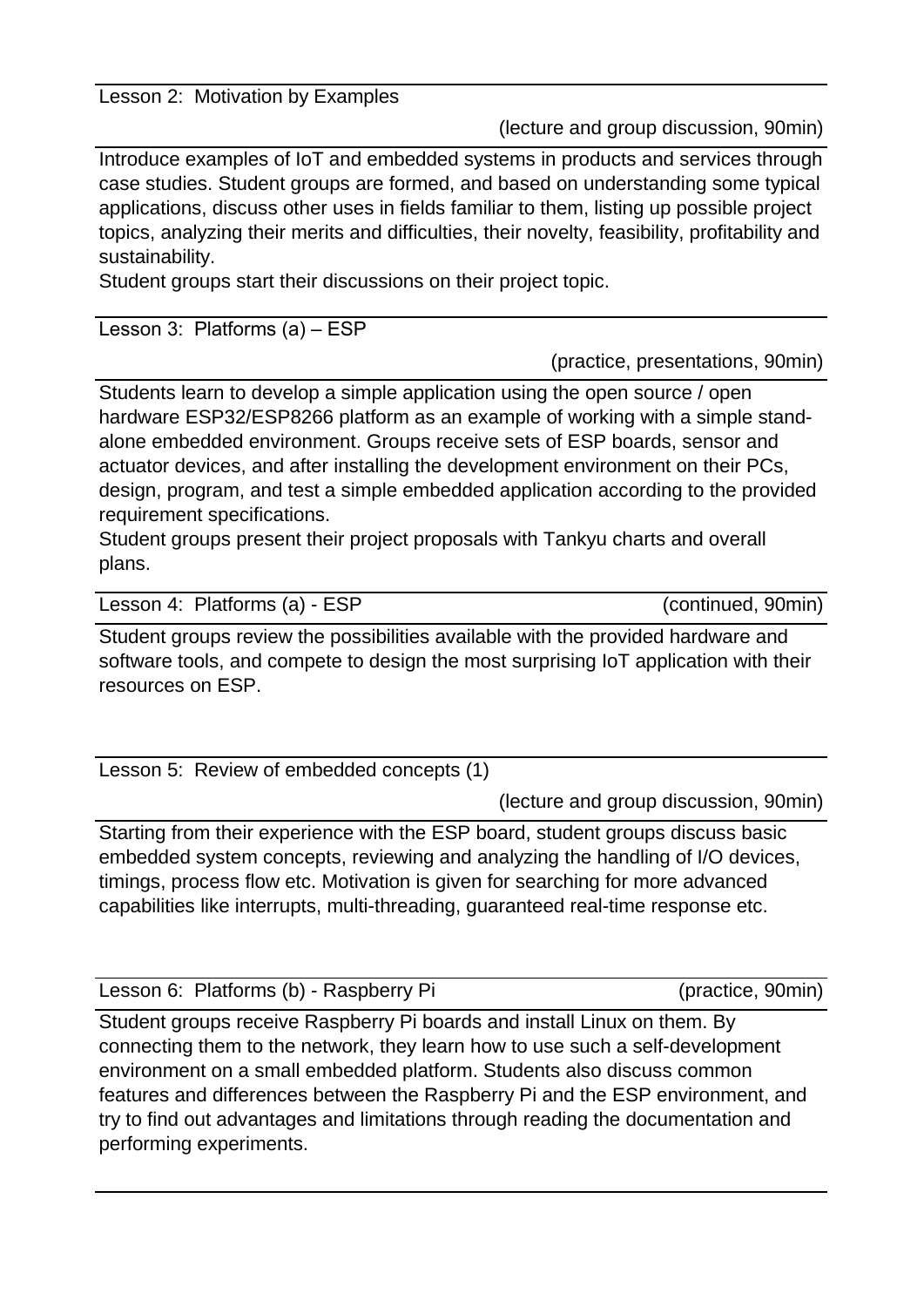Lesson 7: Platforms (b) - Raspberry Pi

(continued, 90min)

Student groups re-build their Raspberry Pi Linux OS from source, and add a new device driver, file system, or other extra capability of their choice that was not present in the original distribution. Discuss the experience from the point of view of open source vs. proprietary systems.

Lesson 8: Review of embedded concepts (2)

(lecture and group discussion, 90min)

Starting from their experience with the Raspberry Pi board, student groups discuss using an operating system like Linux for embedded systems, reviewing the advantages and drawbacks of isolating the hardware from the application, and of providing basic development capabilities on the deployed embedded system itself. Soft- and hard real-time OS concepts will be introduced here.

Lesson 9: Mid-term project review

(presentations, mid-term exam, 90min)

Student groups present the progress of their embedded application projects, reviewing their current status and roadmap. Different groups share their experiences and exchange advices.

Lesson 10: Review of embedded concepts (3)

(lecture and group discussion, 90min)

Students review and compare the platforms that they have explored, and develop their own guidelines for choosing the proper environment for different applications. These will consider not only technical features, but also economic and social factors, IP issues, job creation, long-term local sustainability etc.

Lesson 11: Workshop: IoT (1)

(lecture and group discussion, 90min)

Visiting lecturers from ICTP introduce concrete examples of Internet of Things (IoT) and its role in developing countries, through examples from their practice.

Lesson 12: Workshop: IoT (2)

(lecture and group discussion, 90min)

Visiting lecturers demonstrate and explain using the new embedded platform "PYCOM" for IoT. Student groups explore creating and operating WSN using the provided equipment, and review their project topic in light of what they have learnt about IoT.